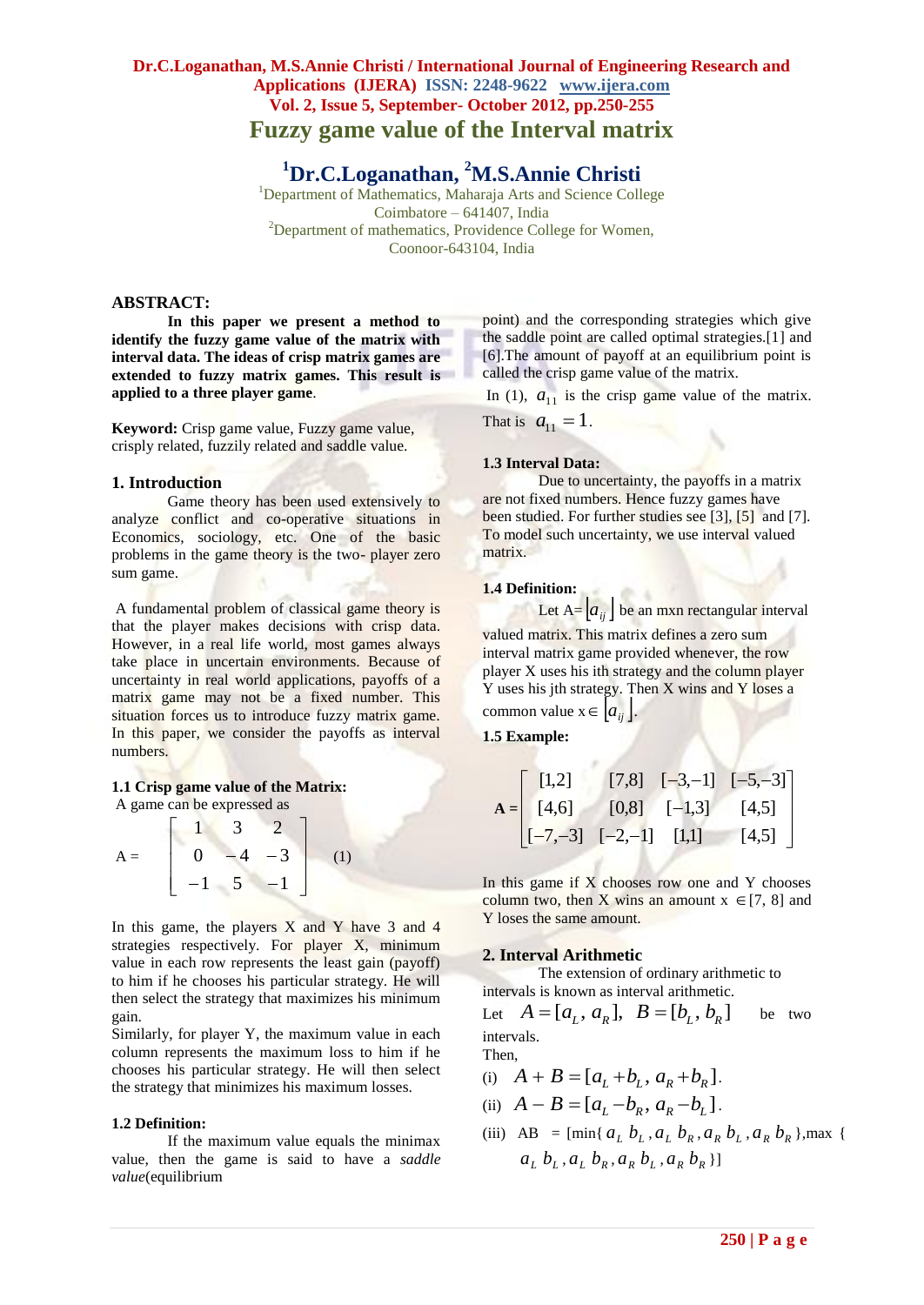(iv)  $\lambda A = [\lambda a_L, \lambda a_R], \text{ if } \lambda \ge 0 \text{ and } = [\lambda a_R, \lambda A_R]$  $\lambda$   $a$ <sub>L</sub>], if  $\lambda$  <0.

Similarly the other binary operations are defined

#### **2.1Coimparison of Intervals**

Comparison of two intervals is very important problem in interval analysis. In this section we consider the order relation ( $\leq$  and  $\geq$ ) between intervals. Let a and b be two non-empty intervals.

### **2.2 Disjoint Intervals:**

**Case (i):** If 
$$
a = [a_L, a_R]
$$
,  $b = [b_L, b_R]$  and

if  $a_R < b_L$  then a<br/>b or b>a crisply, which is similar to the definition of comparisons used in [4]

$$
a_{L} \qquad a_{R} \qquad b_{L} \qquad b_{R}
$$

#### **2.3 Example:**

 $a = [2, 3]$  and  $b = [5, 6]$  be two intervals. Here  $a < b$ .

#### **2.4 Equal Intervals:**

*Case (ii):* a=b iff  $a \leq b$  and  $a \geq b$ .

### **2.5: Overlapping Intervals:**

If  $a_L < b_L < a_R < b_R$  then for any x in [ $a_L$ ,  $b_L$ ],  $a < b$ . That is  $x \in a$ , is less than every payoff in b. If  $x \in [b_L, a_R]$ , then every  $x \in a$ , is less than or equal to b. Therefore a≤b (crisply).

Similarly if  $y \in [a_R, b_R]$ , then y in b is greater than or equal to a. That is  $b \ge a$  crisply.

#### **3. Nested sub intervals**

In terms of fuzzy membership

$$
a \le b = \frac{b_R a_R}{b_R - b_L}
$$

If  $b \subseteq a$  then

$$
a \le b = \frac{b_L - a_L}{a_R - a_L}
$$

Consolidating the above discussions we define the fuzzy operations  $\prec$  *and*  $\succ$  as follows.

#### **3.1 Definition:**

The binary fuzzy operator  $\prec$  of two intervals a and b returns a real number between 0 and 1 as follows The binary fuzzy operator  $\prec$  of two intervals a and b returns a real number between 0 and 1 as follows

$$
a \prec b = 1, \text{ if } a = b \text{ or } a_R < b_L, a \neq b; \text{ or } a_L < b_L
$$
\n
$$
\langle a_R < b_R.
$$
\n
$$
0, \text{ if } b_R < a_L, b_L < b_R
$$

$$
a_L < b_R < a_R.
$$

$$
b_L < b_R < a_R \, .
$$

 $\langle a_R \rangle \langle b_R \rangle$ 

$$
\frac{b_{R-}a_R}{b_R-b_L}
$$
, if  $b_L < a_L$ 

 $\frac{-a_L}{a}$ , if  $a_L$ 

*R*  $\mu_L$  $L$   $u_L$  $a_R - a$  $b<sub>L</sub> - a$  $\overline{a}$ 

These values *R*  $\mu_L$ *L L*  $a_R - a$  $b_{\scriptscriptstyle L}$  – a ۹  $\frac{-a_L}{a}$  and  $R$   $U_L$  $R - u_R$  $b_{R}$  –  $b$  $b_{R}$  $a$ ä  $\frac{-u_R}{\sigma}$  moves from

0 to 1 when x moves  $a_L$  to  $b_L$  and  $a_R$  to  $b_R$  from left to right. Only when  $a=b$ ,  $a \prec b$  takes the value 1.Using simple algebraic operations, it can be seen that the membership value for  $b \succ a = 1 - a \prec b$ .

#### **3.2 Definition:**

The binary fuzzy operator  $\geq$  of two intervals a and b is defined as

$$
a \ge b = 1 \text{ if } a = b \text{; or } b_R < a_L \text{ or } b_L < a_L < b_R < a_R \, .
$$

0 if 
$$
a_R < b_L
$$
 a $\neq$  b,  $a_L < b_L < a_R < b_R$   
\n
$$
\frac{a_R - b_R}{a_R - a_L}
$$
 if  $a_L < b_L < b_R < a_R$ .  
\n
$$
\frac{a_L - b_L}{b_R - b_L}
$$
 if  $b_L < a_L < a_R < b_R$ .

The relations of two intervals can now be either crisp of fuzzy as described below.

#### **3.3 Definition:**

If the values of  $a \leq b$  is exactly one or zero then we say that a and b are crisply related otherwise we say that they are fuzzily related.

#### **4. Crisp Game value of the Matrix**:

The ideas and concept of crisp game value if the matrixes can be extended to the matrix games with interval data where entries are crisply related.

#### **4.1 Definition:**

Let A be an mxn interval game matrix such that all the intervals in the same row (or column) of A are crisply related. If there exists a g  $a_{ij} \in A \ni a_{ij}$  is simultaneously crisply less than or equal to  $a_{ik} \forall k = 1$ ..........*n* and crisply ≥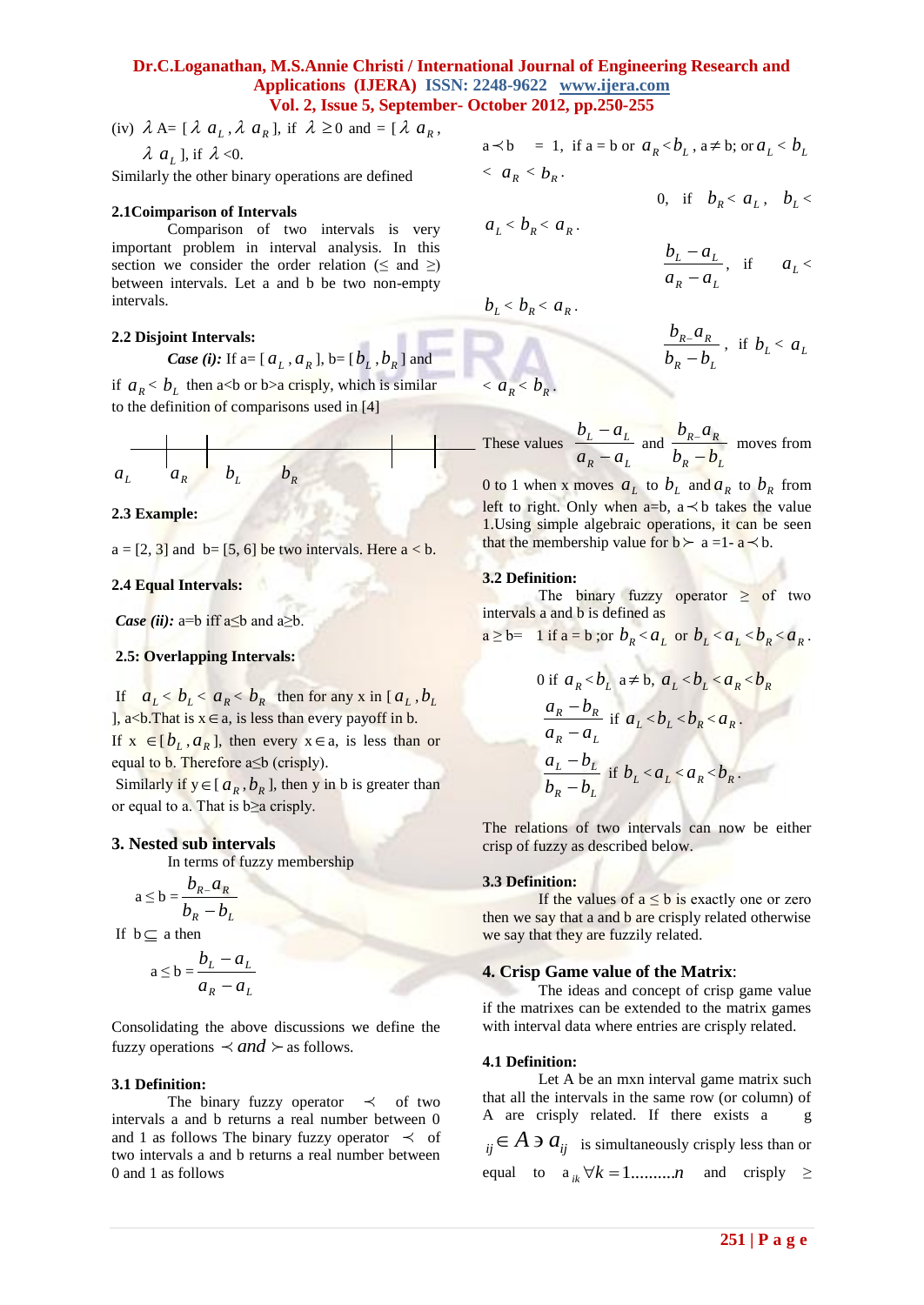$g_{ij} \forall l = 1...m$ , then the interval  $g_{ij}$  is called a saddle interval of the game. The value of the saddle interval is called the crisp game value of interval matrix game.

By the definition above, to determine whether an interval game matrix has a crisp game value, one needs to verify the following:-

(i) For each row(  $1 \le j \le m$ ) find the entry a  $_{ij}$ , that is

crisply less than or equal to all other entries of the ith row.

(ii) For each column  $(1 \le j \le m)$  find the entry a<sub>*ij*</sub>

that is crisply greater than or equal to all other entries of the j th column.

(iii) Determine if there is an entry  $a_{ij}$ , that is

simultaneously the minimum of the i th row and the maximum of the jth column.

(iv) If any of the above values cannot be determined for the matrix game, the crisp game value cannot be determined.

#### **4.2 Example: Y**

$$
\begin{bmatrix}\n1,2 & 7,8 & -3, -1 & -5, -3 \\
4,6 & 0,8 & -1,3 & 4,5 \\
-7,-3 & -2, -1 & 0 & 4,5\n\end{bmatrix}
$$

25  $\times$  12 = 1.... Then the interval g is is called a **Example with give gives**  $\frac{1}{2}$  (1.8)  $\frac{1}{2}$  (1.8)  $\frac{1}{2}$  (1.8)  $\frac{1}{2}$  (1.8)  $\frac{1}{2}$  (1.8)  $\frac{1}{2}$  (1.8)  $\frac{1}{2}$  (1.8)  $\frac{1}{2}$  (1.8)  $\frac{1}{2}$  (1. We see that in the above game matrix  $a_{14}$ ,  $a_{23}$ , a  $_{31}$  are the minimum of rows 1, 2 and3 respectively and  $a_{21}$ ,  $a_{12}$ ,  $a_{23}$ ,  $a_{34}$  are the maximum of column 1,2,3, and 4. Therefore  $a_{23}$  is the saddle interval of the matrix A. The value of this interval is the crisp game value of the interval matrix game. The corresponding strategies which give the saddle

interval values are the optimal strategies of the crisp game value. That is the optimal strategies for both X and Y in a crisp interval valued matrix game are defined as

(a) X should select any row containing a saddle interval and

(b) Y should select any column containing a saddle interval.

## **4.3 Definition:**

The game value of a crisply interval valued matrix game is its saddle interval. This interval game is fair, if its saddle interval is symmetric with respect to zero. That is in the form of  $[-a, a], a \ge 0$ .

In the above example, the saddle interval is  $a_{23} = [0, 1]$ 

1].Here 0.5 is the midpoint. Hence the game is unfair since the row player has an advantage of 0.5.

## **5. Fuzzy game value of the interval matrix**

The crisp relativity may not be satisfied for all intervals in the same row (or column) .We now define the fuzzy memberships of an interval being a minimum and a maximum of an interval vector R and then we define the notion of a least and greatest interval in R.

### **5.1 Definition:**

The least interval of the vector R is defined as max

{ $\min \{ r_i \leq r_j \}$ } =l

1≤ i ≤ n ,1 ≤ j ≤m and similarly the greatest interval of the vector R is

defined as min {max { 
$$
r_i \ge r_j
$$
 } } = g

$$
1 \le j \le m, \ 1 \le i \le n
$$

**5.2 Example:**

Find the least and the greatest interval of the vector R=  $\{[1, 5], [2, 8], [3, 5]\}$ (i)  $[1, 5] \leq [2, 8] = 1$  $[1, 5] \leq [3, 5] = 1$ 

Therefore min  $[1, 5] = 1$ .

(ii) 
$$
[2, 8] \le [1, 5] = 0
$$
  
 $[2, 8] \le [3, 5] = \frac{1}{6}$ 

Therefore min  $[2, 8] = 0$ .

(iii)  $[3, 5] \leq [1, 5] = 0$  $[3, 5] \leq [2, 8] =$ 2 1

Therefore min  $[3, 5] = 0$ . Therefore max  $\{1, 0, 0\} = 1$ . Hence [1, 5] is the least interval.

 $(i)[1, 5] \geq [2, 8] = 0$  $[1, 5] \geq [3, 5] = 0$ Therefore max  $[1, 5] = 0$ .  $(ii)$  [2, 8]  $\geq$  [1, 5] =1 11

$$
[2,8] \geq [3,5] = \frac{1}{2}.
$$

Therefore max  $[2, 8] = 1$ .

(iii) 
$$
[3, 5] \ge [1, 5] = \frac{1}{2}
$$
  
\n $[3, 5] \ge [2, 8] = \frac{1}{6}$ .  
\nTherefore max [3, 5] =  $\frac{1}{2}$ .  
\nHence min {0, 1,  $\frac{1}{2}$ } = 0.

This corresponds to [1, 5] which is the largest interval.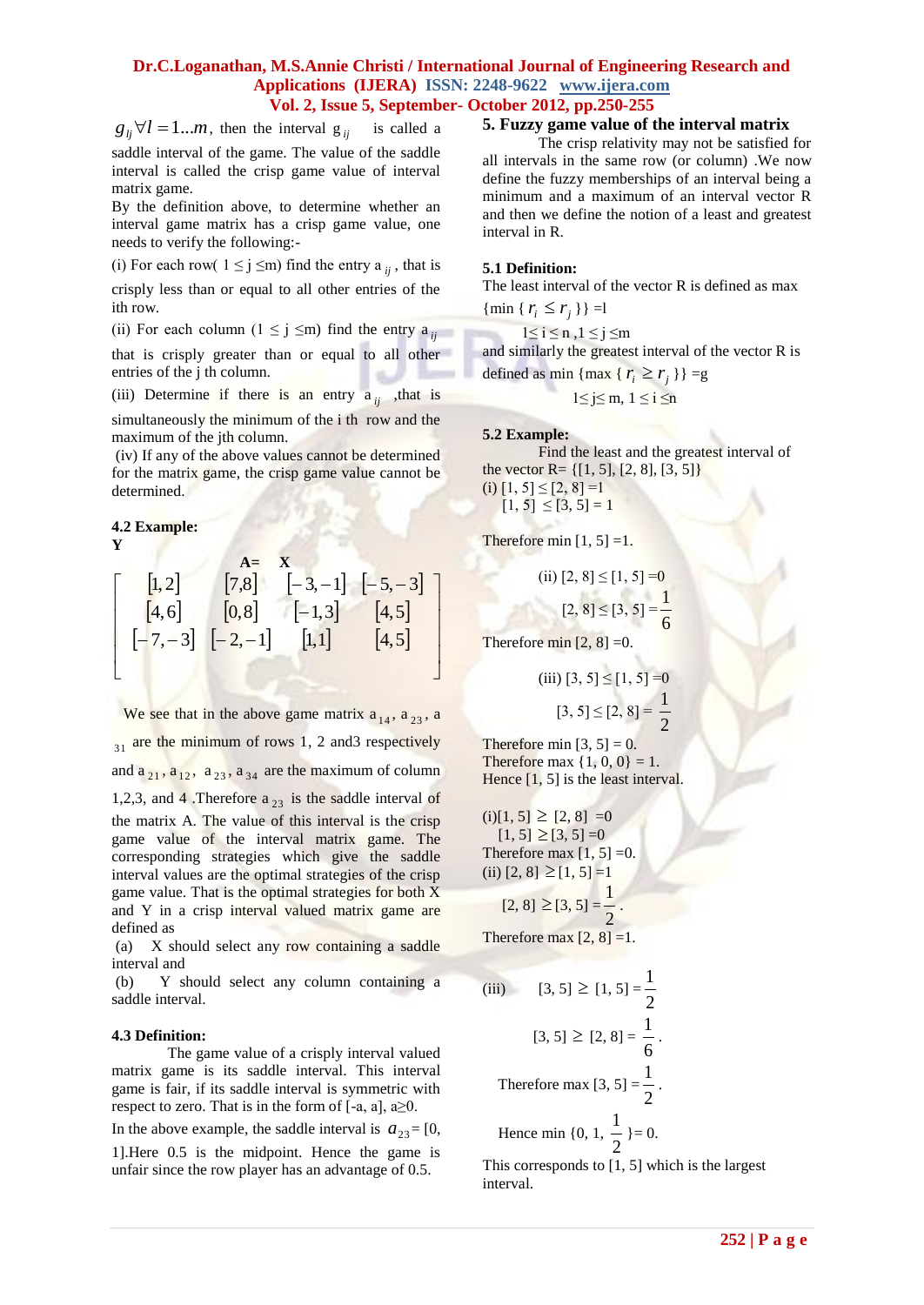Hence we define fuzzy game value of interval matrix as follows.

### **5.3 Definition:**

Let R be an mxn interval game matrix. If there is an  $r_{ij} \in R \ni r_{ij}$  is simultaneously the least and the greatest interval for the ith row and jth column of R , then that interval value is the fuzzy game value of the interval valued matrix game.

## **6. Three player game**

The above result can be extended to three player game. This will be a special case where the players A and B had the choice of choosing the strategies X1 and X2, whereas the player C will have a fixed strategy.

For example if the matrix game is given as follows:

Here the players A and b have strategies X1 and X2.We assume that in the first case the player C chooses X1 and in the second case he chooses X2. *Case (i):*

When the player C chooses  $X1$ , if the payoff matrix is given as:

C B  $X1$ X2 X1  $[a_1, b_1]$   $[a_2, b_2]$ X2  $[a_3, b_3]$   $[a_4, b_4]$ 

Find the saddle interval of the vectors  $\{[a_1, b_1], [b_2, b_3]\}$  $a_2, b_2$ ],  $[a_3, b_3]$ ,  $[a_4, b_4]$ } if it exists. If the saddle interval falls into the column corresponding to the strategy X1, then the player C has a choice of winning the game with the fuzzy membership corresponding to that interval. Otherwise, he looses the game.

### *Case (ii):*

 $\mathbf{A}$ 

Similarly, when the third player C chooses X2, if the payoff matrix is given as follows:

$$
\begin{array}{cccc}\n\text{Doer } 2012, \text{ pp.}250-255 \\
\text{C} \\
\text{B} \\
\text{X1} & \text{X2} \\
\text{X1} & [c_1, d_1] & [c_2, d_2] \\
\text{A} & \text{X2} & [c_3, d_3] & [c_4, d_4]\n\end{array}
$$

Then as in the above case find the saddle interval of the vectors  $\{ [c_1, d_1], [c_2, d_2], [c_3, d_3], [c_4, d_4] \}.$ If the saddle interval falls into the column of X2, then the player C has a choice of winning the game with the fuzzy membership corresponding to the interval. Otherwise he loses the game. This result can be extended to many strategies X1, X2, X3 …Xn provided each time the payoff matrices are given when the third player C chooses one of the strategies. This is illustrated in the following example.

### **6.1 Example:**

*Case (i):*

 $\mathbf{A}$ 

When C chooses  $X1$ , if the payoff matrix is given as below, then

$$
\begin{array}{c}\nC \\
B \\
X1\n\end{array}
$$
\n
$$
X1 \quad X2
$$
\n
$$
X1 \quad [1,6] \quad [7,8]
$$
\n
$$
X2 \quad [2,6] \quad [3,4]
$$

We find the saddle interval of  $\{[1, 6], [7, 8], [2, 6],\}$ [3, 4]}

Least interval:

I (a) 
$$
[1, 6] \prec [7, 8] =1
$$

(b) 
$$
[1, 6] \prec [2, 6] = \frac{1}{5}
$$
  
(c)  $[1, 6] \prec [3, 4] = \frac{2}{5}$ 

5 Therefore min {1, 5  $\frac{1}{2}$ , 5  $\frac{2}{2}$  = 5 1

$$
II \quad (a) \quad [7,8] \prec [1,6] = 0
$$

(b)  $[7, 8] \prec [2, 6] = 0$ 

(c) 
$$
[7, 8] \prec [3, 4] = 0
$$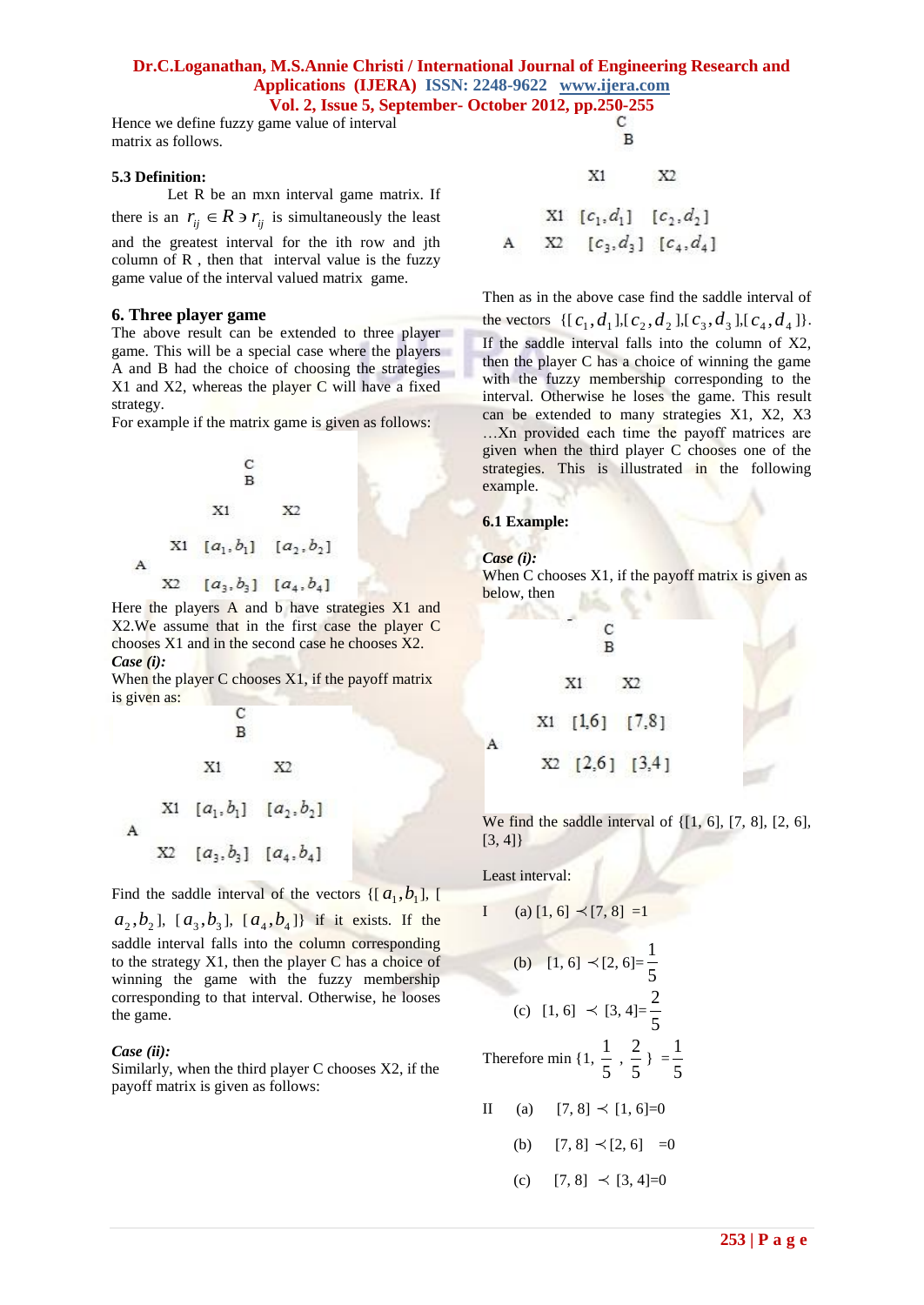Therefore min  $\{0, 0, 0\} = 0$ III (a)  $[2, 6] \prec [1, 6] = 0$ (b)  $[2, 6] \prec [7, 8] =1$ (c)  $[2, 6] \prec [3, 4] =$ 4 1 Therefore min {0, 1, 4  $\frac{1}{1}$  }=0 IV (a)  $[3, 4] \prec [1, 6] =$ 5 2 (b)  $[3, 4] \prec [2, 6] =$ 2 1 (c)  $[3, 4] \prec [7, 8] = 1$  Therefore min { 5  $\frac{2}{2}$ 2  $\frac{1}{2}$ , 1}= 5  $\frac{2}{2}$ . Hence max { 5  $\frac{1}{2}$ , 0, 0, 5  $\frac{2}{2}$  }= 5 2 This corresponds to the interval  $[3, 4] \prec [1, 6]$ . Therefore the least interval is [3, 4]. Greatest interval: I (a)  $[1, 6] \succ [2, 6] = 0$ (b)  $[1, 6] \succ [7, 8] = 0$ (c)  $[1, 6] \succ [3, 4] =$ 5 2 Therefore max  $\{0, 0, \ldots\}$ 5  $\frac{2}{2}$  }= 5 2 . II (a)  $[2, 6] \succ [1, 6] = \frac{1}{6}$ 5 (b)  $[2, 6] \succ [7, 8] = 0$ (c)  $[2, 6] \succ [3, 4] =$ 2 1 Therefore max {0, 5  $\frac{1}{2}$ , 2  $\frac{1}{2}$  = 2 1 III (a)  $[7, 8] \succ [1, 6] =1$ (b)  $[7, 8] \rightarrow [2, 6] =1$ (c)  $[7, 8] \rightarrow [3, 4] =1$ Therefore max  $\{1, 1, 1\} = 1$ IV (a)  $[3, 4] \succ [1, 6] =$ 5 2 (b)  $[3, 4] \succ [2, 6] =$ 4 1 (c)  $[3, 4] \succ [7, 8] =$ 5  $\frac{2}{2}$ .

Therefore max 
$$
\{\frac{2}{5}, \frac{1}{4}, \frac{2}{5}\}=\frac{2}{5}
$$
.  
Hence min  $\{\frac{2}{5}, \frac{1}{2}, 1, \frac{2}{5}\}=\frac{2}{5}$ 

This corresponds to the interval [3, 4].and [1, 6] Since [3, 4] is the least and the greatest interval, it is the saddle interval whose membership is 0.4.

If the third player C chooses X2, he wins and the game value lies in the interval [3, 4] with the fuzzy membership 0.4.If he chooses X1, he loses the game.

## *Case (ii):*

Similarly when C chooses the strategy X2 if the payoff matrix is given as below, then in the same manner we find the saddle interval. If it falls in the second column the player C wins with the fuzzy membership of that interval. Otherwise he loses the game.

$$
C
$$
\nB\nX1 X2\nX2\nX1 [3,12] [7,10]\nA\nX2 [5,10] [4,5]

We find the saddle interval of the vectors  $\{$ [3,12], [ 7,10 ],[ 5,10 ],[ 4,5 ]}

I  
\n(a) 
$$
[3, 12] \prec [7, 10] = \frac{4}{9}
$$
  
\n(b)  $[3, 12] \prec [5, 10] = \frac{2}{9}$   
\n(c)  $[3, 12] \prec [4, 5] = \frac{1}{9}$   
\nMin  $\{\frac{4}{9}, \frac{2}{9}, \frac{1}{9}\} = \frac{1}{9}$ .  
\nII  
\n(a)  $[7, 10] \prec [3, 12] = \frac{2}{9}$   
\n(b)  $[7, 10] \prec [4, 5] = 0$   
\n(c)  $[7, 10] \prec [5, 10] = 0$   
\nMin  $\{\frac{2}{9}, 0, 0\} = 0$